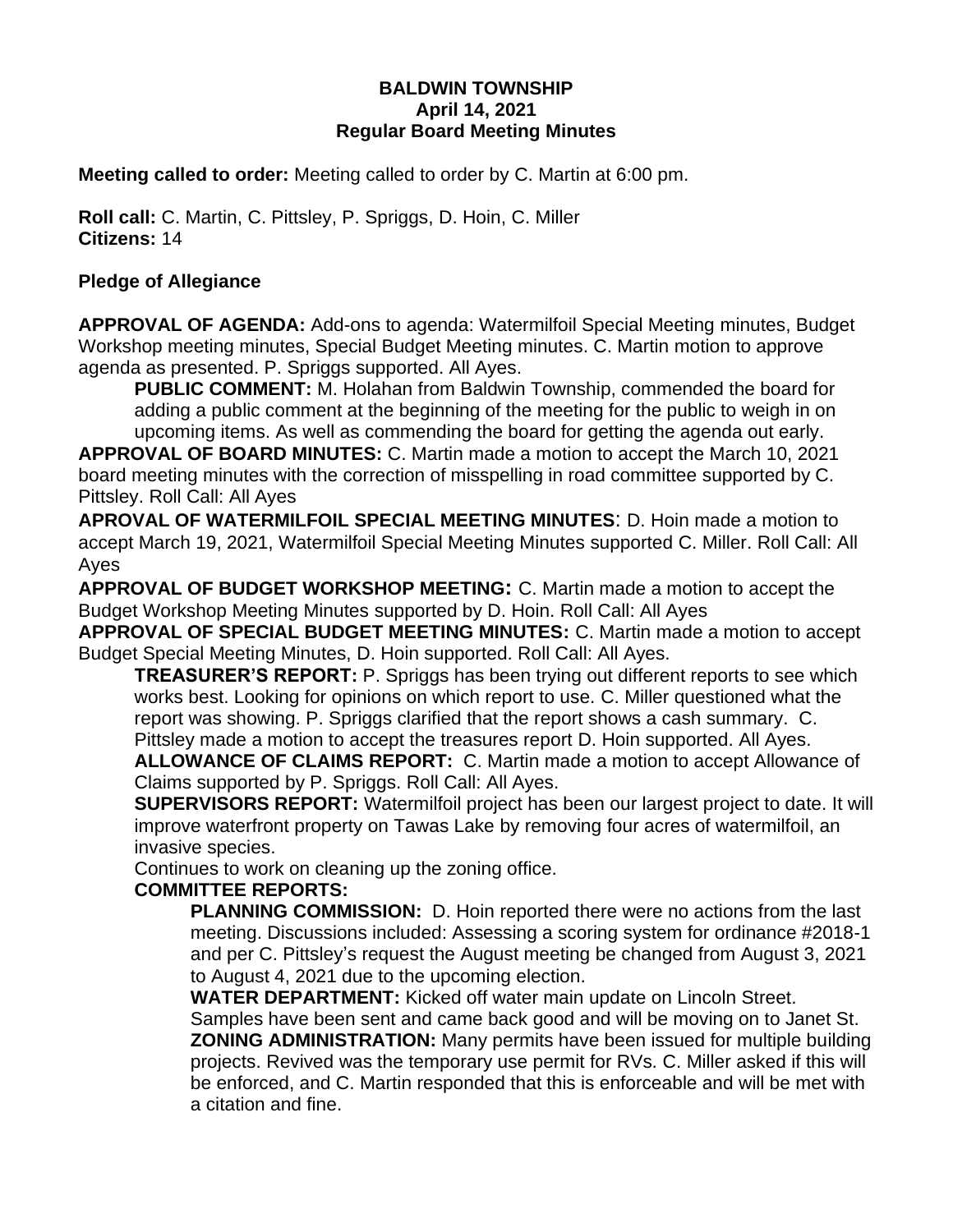**FIRE REPORT:** B. Deckett reports that 21 calls have been made in the last month. The fire budget will be completed in the next few weeks and a fire board will be decided.

# **UNFINISHED BUSINESS:**

- **DDA-TIFA:** Still working on why base values are off. Seems to be a common issue. One issue seems to be a lack of information on the township end.
- **CODIFYING ORDINANCES:** T. Freel has completed digitizing our ordinance book as well as assessing the best plan to codifying them. C. Miller asks if MTA has books or recommendations on the best way to accomplish this. C. Martin has reached out to the organization Municode to see if their company would meet the townships needs before making an investment.
- **MILEAGE RESOLUTION:** Resolution #10-21 to follow IRS mileage rate. C. Miller made a motion to accept C. Pittsley supported. Roll Call: All Ayes
- **HEALTH INSURANCE ALLOWANCE:** Health insurance is still presenting a problem for the township budget and C. Martin asked for help in gathering more information on the subject in which D. Hoin agreed. More discussion to follow at the May 12, 2021 meeting.

## **NEW BUSINESS:**

- **TAWAS CITY POLICE:** A presentation was giving by M. Klosowski Tawas City Police Chief. His department consists of himself, two officers, and two part-time officers. M. Klosowski discussed how the Tawas City Police could help with township matters outside of city limits such as zoning issues. C. Miller says that he likes the options that have been provided and would like to see what the cost structure looks like as well as if this is something that the Baldwin Township residents would like. C. Miller suggested creating a committee to oversee this project. P. Spriggs feels that the board needs investigate this matter more and C. Miller would like to table this until more information can be gathered.
- **WEBSITE MAINTENANCE & UPDATING:** C. Martin spoke about the improvements on the township website and possible compensation for the work being done by K. Mc Ardle. C. Miller believes that this responsibility is especially important and supports a monthly salary for the work. C. Pittsley will see if the cost benefits of keeping it in house or outsourcing benefits the township and will report at the May 12, 2021 board meeting.
- **RECREATION AND PARKS:** Per C. Miller suggestion, the board approved Malia Colby who has recently moved back to the area with an interest in the community as well as a background with grant writing. C. Miller says that the next step will be looking at structure. C. Martin made a motion to appoint M. Colby to the Recreation and Parks Board supported by P. Spriggs. All Ayes.
- **TAWAS LAKE PROJECT:** Discussed under the watermilfoil project.
- **COMMUNITY SUPPORT FOR KUNZE CREEK REMAINDERING PROJECT:** The Saginaw Chippewa Indian Tribe would like to clean up Kunze Creek for recreational use such as canoeing as well as to make the area more natural and less industrial. C. Martin made a motion to support the Saginaw Chippewa Indian Tribe for remaindering Kunze Creek, D. Hoin supported. All Ayes.
- **TEMPORARY BUSINESS SIGN REGULATION 7.3G:** C. Miller brought to the boards attention that there have been several "business signs" going up in the northern part of the township and was curious on how our ordinance stands on the matter. He stated that these signs are interfering with a clear line of vision and possibly qualify as off-premises advertising. D. Hoin asked what the current ordinance states on temporary signs and C. Martin clarified that it is mentioned but not fully defined. T. Emery feels that free speech should be kept in mind and that